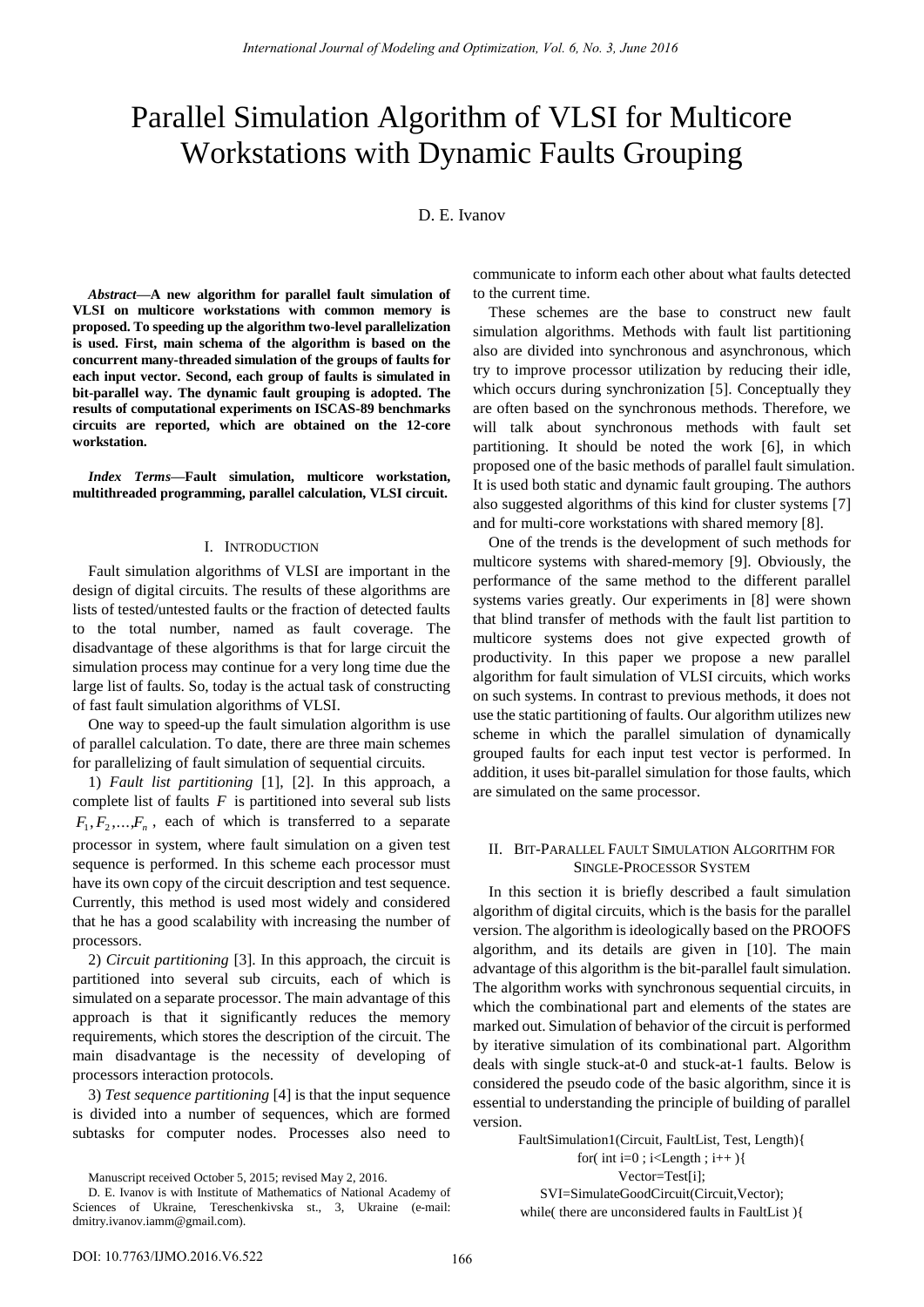Group=FormGroupOfFaults(FaultList); SimulateGroupOfFaults(Circuit,Group,Vector); CheckFaultDetectionInGroup(SVI,Group); SaveStatesForUndetectedFaults(SVI,Group); } // end loop on faults } // end loop on test vectors

} // end of simulation

Here: *Circuit* – net list of circuit description; *Fault List* – list of faults, *Test* – test sequence; *Length* – its length.

The main loop of simulation is performed by the input test vectors and includes the following steps. First, the simulation of fault-free circuit is executed. Its result is the values of signals on all lines of the circuits, which are stored in the array SVI. This values then used in three next cases: a) to determine the activity of faults: inactive fault is not simulated for current input vector; b) to determine the testability of faults after their simulation; c) to determine what elements of the state of faulty circuits should be saved for the simulation in the next time frame. The internal loop is performed while in the list there are faults, which were not considered for the current test vector. First, it is formed the group of faults which will be simulated in parallel in different bits of the machine word. Each group contains the number of faults which corresponds to the number of bits in the computer word. This follows by the fault detectability analysis. Detected faults are deleted from the list. For all undetected faults the values of states are saved to perform the simulation in the next time frame. Only signal values that differ from those in the fault-free circuit are stored. Then both cycles are continued. *International Journal of Modeling and Optimization, Vol. 6, No. 3, June 2016*<br> **International Since the Secure of Modeling and Theorem Content and the exercution of the model and the content and the content and the conten** 

## III. PARALLEL BY GROUPS OF FAULTS SIMULATION ALGORITHM FOR MULTIPROCESSOR SYSTEM WITH COMMON **MEMORY**

In this section is described the proposed algorithm, which is the multi-threaded version of the algorithm described in the previous section.

Parallelization of the greatest possible fragment of code should lead to the better scalability by reducing the proportion of sequential code. Therefore, is better to start from the top cycle. However, in this case it is not possible: the simulation on the next input vector  $t+1$  cannot start when is not finished the simulation on the current test vector *t*, because the signal values in the circuit in the time of transition from vector *t* to vector *t+1* are not defined.

The internal loop by the faults includes several functions. The greatest computational load falls on the function *Simulate Group Of Faults()*. Simulation of some group of faults on the current input vector does not affect on the simulation of another group on the same vector. Therefore, simulation of the one group is an independent branch of the program and several of these groups can be simulated in parallel. To organize the parallel execution, the function *Simulate Group Of Faults()* should be implemented as a thread class. Because such threads are independent and do not interact, there is no need to synchronize their execution. It is clear that the procedures *Check Fault Detection In Group()* and *Save States Fo rUndetected Faults()* can be easily included in our thread. Otherwise, the function *Form Group Of Faults()* is a preparatory. It must be executed before the parallel threads start and therefore cannot be included into this thread. But this should not greatly affect the performance, because the function performs the minimal computational steps with the pointers on the faults in the group. Pseudo code of this implementation in terms of threads is shown below.

```
FaultSimulation2(Circuit, FaultList, Test, Length, hreadsNumber){ 
                  CreateSimulationThreads(); 
                  for( int i=0 ; i<Length i++ ){
                        Vector=Test[i]; 
           SVI=SimulateGoodCircuit(Circuit,Vector); 
       while( there are unconsidered faults in FaultList ){ 
   for( int Number=0;Number<ThreadsNumber;Number++ ){ 
             Group=FormGroupOfFaults(FaultList); 
      ThreadsArray[Number]->Data=(Vector,SVI,Group); 
              ThreadsArray[Number]->Resume(); 
                               }
   for( int Number=0;Number<ThreadsNumber;Number++ ){ 
              ThreadsArray[Number]->WaitFor(); 
                               }
                     } // end loop on faults 
                  } // end loop on test vectors
```
DeleteSimulationThreads(); } // end of simulation

Here: *Threads Number* indicates the number of simultaneously running simulation threads. Its value must be determined experimentally. *Threads Array* contains the corresponding number of pointers to the object of our thread class. Simulation thread includes the code of functions *Simulate Group Of Faults()*, *Check Fault Detection In Group()* and *Save States For Undetected Faults()* from the algorithm *FaultSimulation1*. Function *Wait For()* waits the suspension of corresponding thread.

The pseudo-code of the algorithm *FaultSimulation2* shows that the simulation is performed in parallel for groups of faulty circuits. Execution of the simulation for one input vector *t* is illustrated on Fig. 1.



Fig. 1. Simulation of fault-free VLSI and further parallel simulation of groups of faults.

Section of parallel simulation must be repeated required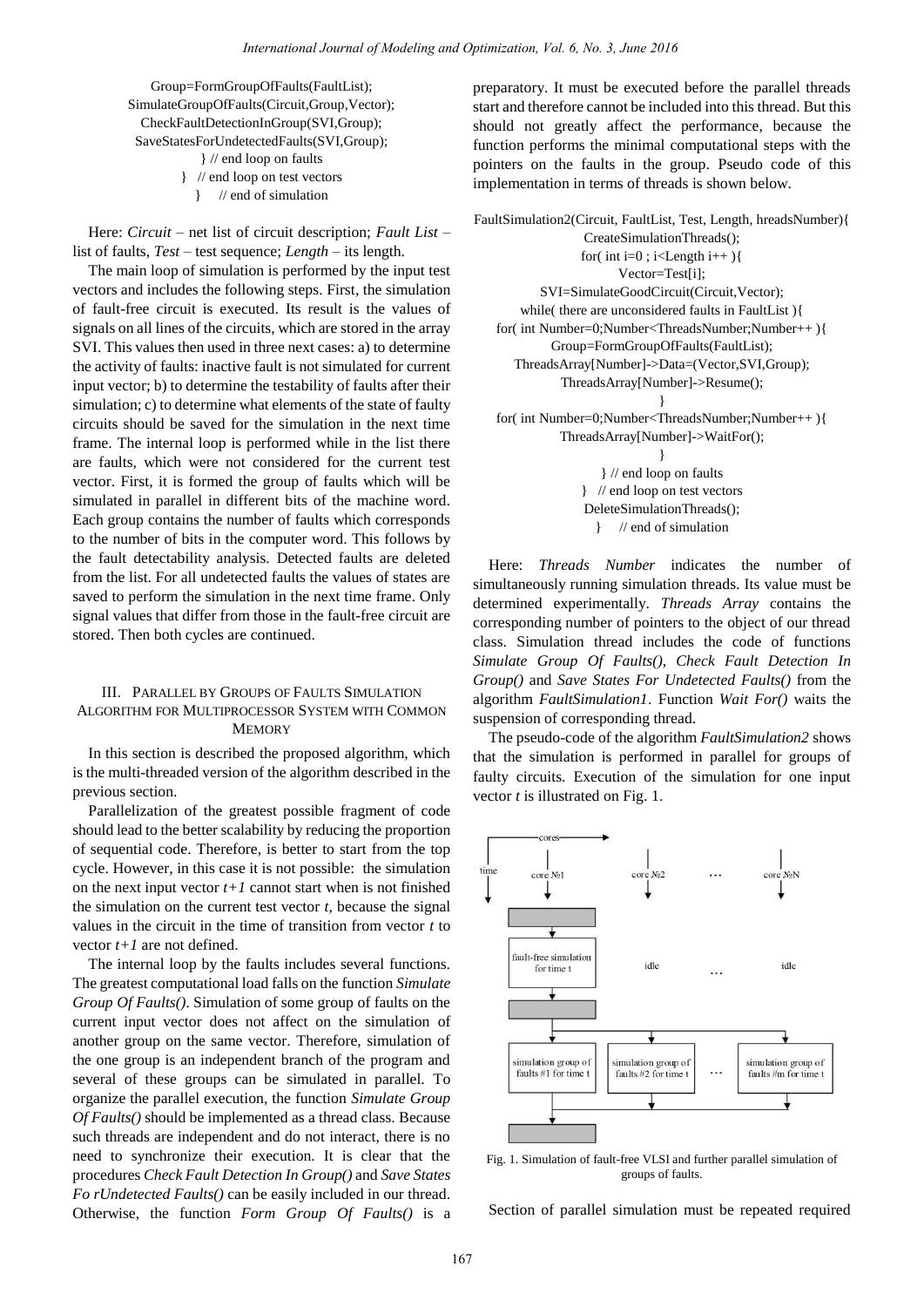number of times because the number of groups of faults may not match to the number of cores in the system. Also, before the parallel section there is a big part of sequential code, which simulates the fault-free circuit. It is also desirable to perform its parallel simulation with other threads. However, the thread with simulation of fault-free circuit cannot be created and run directly, because it calculated the signal values in the circuit, which required for subsequent procedures of fault simulation. However, parallelization in this case is still possible. To do this, it is necessary to create an additional thread that will contain the code of function *Simulate Good Circuit()*. But on the step *t* fault-free circuit is simulated for the input vector  $t+1$ , which results are needed for simulation of faulty circuits in the next time frame. This will require an additional simulation of fault-free circuit for the first time frame, which must be done before the opening cycle by the input vectors. Also, it is necessary to create two copies of the array of signal values in the fault-free circuit: *SVI* - for fault simulation at current time frame, *SVINEXT* - for pre-calculated values for the next time frame. After the end of the simulation of the fault-free circuit for the next time frame it is necessary to rewrite the value of *SVINEXT* in *SVI*. *International Journal of Modeling and Optimization, Vol. 6, No. 3, June 2018*<br>
exacts in the system. Also, before the system and the system of groups of Euclide to the system of the system of the system of the system of t



Fig. 2. Parallel simulation of fault-freeVLSI for time t+1 and groups of faults for time t.

Pseudo code of such implementation is shown below, and schematic representation of the threads execution for time frame *t* is illustrated on Fig. 2.

```
FaultSimulation3(Circuit, FaultList, Test, Length, hreadsNumber){ 
                  CreateSimulationThreads(); 
             SimulateGoodCircuit->Data(Test[0]); 
               SimulateGoodCircuit->Resume(); 
            SVI=SimulateGoodCircuit->WaitFor(); 
                  for( int i=0 ; i<Length i++ ){
                        Vector=Test[i]; 
                    NextVector=Test[i+1]; 
           SimulateGoodCircuit->Data(NextVector); 
               SimulateGoodCircuit->Resume(); 
       while( there are unconsidered faults in FaultList ){ 
   for( int Number=0;Number<ThreadsNumber;Number++ ){ 
             Group=FormGroupOfFaults(FaultList); 
      ThreadsArray[Number]->Data=(Vector,SVI,Group); 
              ThreadsArray[Number]->Resume(); 
                               }
    for( int Number=0;Number<ThreadsNumber;Number++ )
```
ThreadsArray[Number]->WaitFor();

} // end loop on faults SVINEXT=SimulateGoodCircuit->WaitFor(); SVI=SVINEXT; } // end loop on test vectors DeleteSimulationThreads(); } // end of simulation

In such implementation the number of concurrent threads is *ThreadsNumber+1*.

Proposed scheme of the construction of fault simulation algorithm does not refer to any of the schemes mentioned in introduction. Most closely it coincides with the fault list partitioning scheme. However, in this scheme there is no pre-partitioning of fault list and no binding of sub-lists with the nodes of system. Instead, faults' grouping for different nodes occurs dynamically for each input vector in the test sequence. Also additional simulation thread with fault-free simulation for next time frame is performed.

## IV. THE EXPERIMENTAL RESULTS

Experiments were performed only with five big benchmarks from the catalog ISCAS-89 on the multicore system with the following characteristics: two Intel(R) Xeon CPU X5650 with frequency 2.67Ghz (each of 6 cores); the technology HyperThreading is off; the RAM 16 GB; operating system MS Windows Server 2008 R2. Two series of experiments were carried out, which must answer the following questions. 1) It is known that the memory subsystem in parallel computing systems is bottleneck. Is it necessary to use separate or common circuit description tables for each simulation thread? 2) How well the proposed algorithm is scalable?

*Series 1*. Two versions of the algorithm were implemented. In the first modification one copy of tables with circuit description is used. In the second modification a number of copies of the tables were created equal to the threads number. The experiments show that no matter which kind of circuit's description was used: common or separate tables. Therefore, further development of the algorithm was carried out for the modification with common tables.

*Series 2*. Is studying the scalability of the parallel fault simulation algorithm of digital circuits *FaultSimulation3* depending on the threads number. It was varied from 1 to 18. On practice the implementation of the basic scheme is almost always supplemented by heuristics that significantly improve the performance (often up to 2 times). In our study, we investigated the scalability only of the new basic scheme of the algorithm without the use of heuristics.

To accurately determine the extremum in the graph of acceleration, maximum number of threads was chosen greater than the cores number in the system. Graphs of the acceleration depending on the number of concurrent processing threads on average, in the best and worst cases are shown in Fig. 3. Analysis of the numerical values shows that the greatest acceleration for all circuits is achieved when running in parallel 11 threads of simulation of fault groups. In this case the actual number of parallel threads is 12, because 1 fault-free simulation thread must be added. As expected, this count corresponds to the number of cores in the system.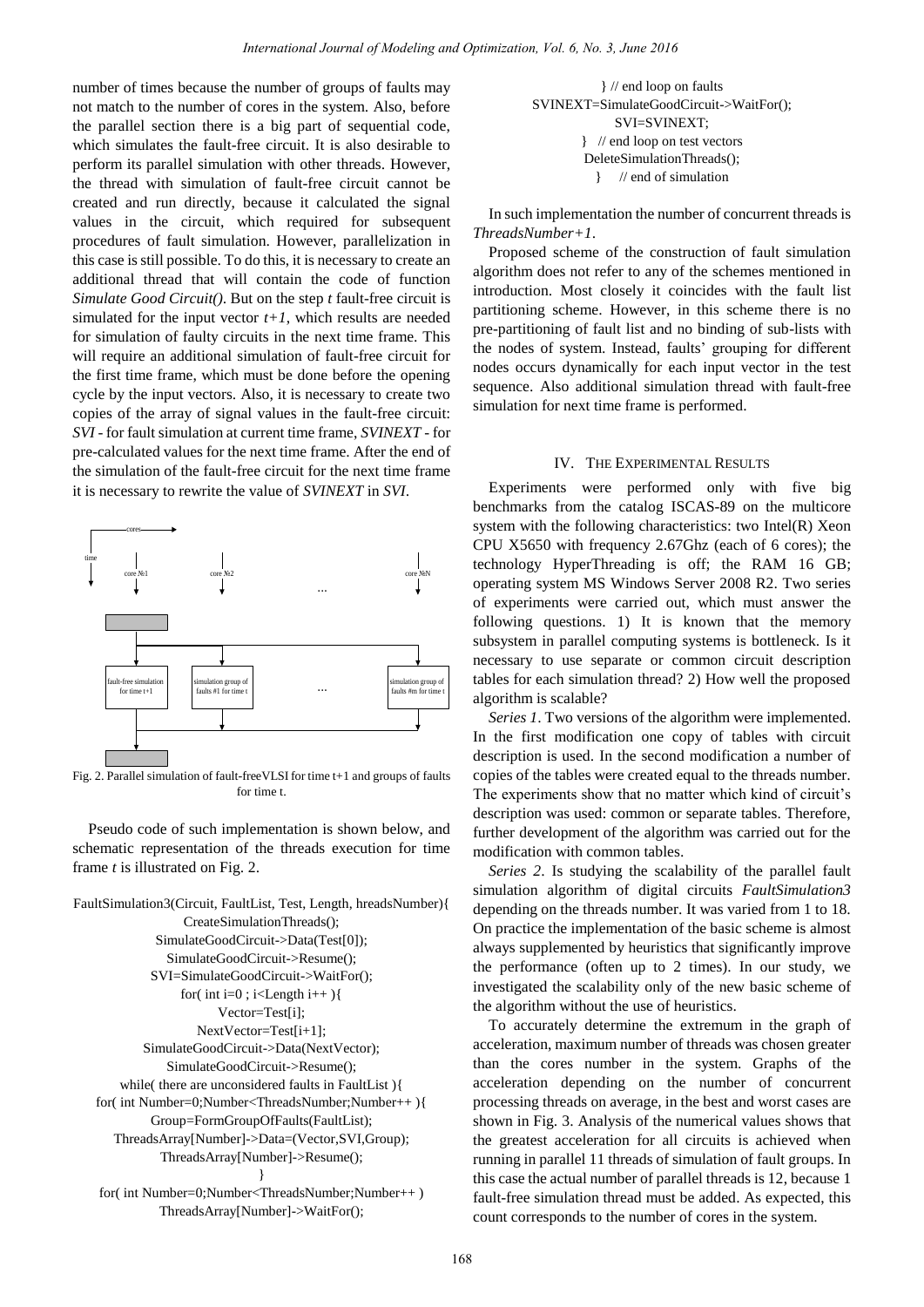|                                                                                                                                                                                                                                                                                                                                                                                                                                                                                                                                                                                                                                                                                                                                                                                                                                                                                                                                                                                                                                                                                                                                                                                                                                                                                                                                                                                                                                                                                                                                                                                                                                                                               |                                                                                                                                                                                                                                                                                                                                                                                                                                                                                                                                                                                                                                                                                                                                                                                                                                                                                                                                                                                                                                 |                   |                     |                                        |                 |              |              | International Journal of Modeling and Optimization, Vol. 6, No. 3, June 2016 |                                                                                                                                                                                                                                                      |                                                                              |                 |                     |                   |              |                                                                                                                                                      |  |
|-------------------------------------------------------------------------------------------------------------------------------------------------------------------------------------------------------------------------------------------------------------------------------------------------------------------------------------------------------------------------------------------------------------------------------------------------------------------------------------------------------------------------------------------------------------------------------------------------------------------------------------------------------------------------------------------------------------------------------------------------------------------------------------------------------------------------------------------------------------------------------------------------------------------------------------------------------------------------------------------------------------------------------------------------------------------------------------------------------------------------------------------------------------------------------------------------------------------------------------------------------------------------------------------------------------------------------------------------------------------------------------------------------------------------------------------------------------------------------------------------------------------------------------------------------------------------------------------------------------------------------------------------------------------------------|---------------------------------------------------------------------------------------------------------------------------------------------------------------------------------------------------------------------------------------------------------------------------------------------------------------------------------------------------------------------------------------------------------------------------------------------------------------------------------------------------------------------------------------------------------------------------------------------------------------------------------------------------------------------------------------------------------------------------------------------------------------------------------------------------------------------------------------------------------------------------------------------------------------------------------------------------------------------------------------------------------------------------------|-------------------|---------------------|----------------------------------------|-----------------|--------------|--------------|------------------------------------------------------------------------------|------------------------------------------------------------------------------------------------------------------------------------------------------------------------------------------------------------------------------------------------------|------------------------------------------------------------------------------|-----------------|---------------------|-------------------|--------------|------------------------------------------------------------------------------------------------------------------------------------------------------|--|
|                                                                                                                                                                                                                                                                                                                                                                                                                                                                                                                                                                                                                                                                                                                                                                                                                                                                                                                                                                                                                                                                                                                                                                                                                                                                                                                                                                                                                                                                                                                                                                                                                                                                               |                                                                                                                                                                                                                                                                                                                                                                                                                                                                                                                                                                                                                                                                                                                                                                                                                                                                                                                                                                                                                                 |                   |                     |                                        |                 |              |              |                                                                              |                                                                                                                                                                                                                                                      | TABLE I: CHARACTERISTICS OF THE PARALLEL VERSION OF THE ALGORITHM<br>Circuit |                 |                     |                   |              |                                                                                                                                                      |  |
| Number<br>of threads                                                                                                                                                                                                                                                                                                                                                                                                                                                                                                                                                                                                                                                                                                                                                                                                                                                                                                                                                                                                                                                                                                                                                                                                                                                                                                                                                                                                                                                                                                                                                                                                                                                          | s9234<br>s35932                                                                                                                                                                                                                                                                                                                                                                                                                                                                                                                                                                                                                                                                                                                                                                                                                                                                                                                                                                                                                 |                   |                     |                                        |                 |              |              | s38417                                                                       |                                                                                                                                                                                                                                                      |                                                                              | s38584          |                     | s38584_1          |              |                                                                                                                                                      |  |
| 1                                                                                                                                                                                                                                                                                                                                                                                                                                                                                                                                                                                                                                                                                                                                                                                                                                                                                                                                                                                                                                                                                                                                                                                                                                                                                                                                                                                                                                                                                                                                                                                                                                                                             | «I »<br>98                                                                                                                                                                                                                                                                                                                                                                                                                                                                                                                                                                                                                                                                                                                                                                                                                                                                                                                                                                                                                      | $\ll 2$ »<br>0.08 | «3»<br>$\mathbf{1}$ | $d \hspace{-0.1cm} \rightarrow$<br>619 | $\ll 2$<br>0.08 | «3»<br>1     | «I»<br>2441  | $\ll 2$<br>0.08                                                              | «3»<br>1                                                                                                                                                                                                                                             | $\lll$ »<br>2792                                                             | $\ll 2$<br>0.08 | «3»<br>$\mathbf{1}$ | «I »<br>1512      | «2»<br>0.08  | «3»<br>1                                                                                                                                             |  |
| $\overline{c}$                                                                                                                                                                                                                                                                                                                                                                                                                                                                                                                                                                                                                                                                                                                                                                                                                                                                                                                                                                                                                                                                                                                                                                                                                                                                                                                                                                                                                                                                                                                                                                                                                                                                | 1.78                                                                                                                                                                                                                                                                                                                                                                                                                                                                                                                                                                                                                                                                                                                                                                                                                                                                                                                                                                                                                            | 0.15              | 0.52                | 1.96                                   | 0.16            | 0.47         | 2.04         | 0.17                                                                         | 0.44                                                                                                                                                                                                                                                 | 1.92                                                                         | 0.16            | 0.48                | 1.38              | 0.11         | 0.70                                                                                                                                                 |  |
| 3<br>$\overline{\mathbf{4}}$                                                                                                                                                                                                                                                                                                                                                                                                                                                                                                                                                                                                                                                                                                                                                                                                                                                                                                                                                                                                                                                                                                                                                                                                                                                                                                                                                                                                                                                                                                                                                                                                                                                  | 2.51<br>3.16                                                                                                                                                                                                                                                                                                                                                                                                                                                                                                                                                                                                                                                                                                                                                                                                                                                                                                                                                                                                                    | 0.21<br>0.26      | 0.34<br>0.25        | 2.88<br>3.73                           | 0.24<br>0.31    | 0.29<br>0.20 | 2.90<br>3.86 | 0.24<br>0.32                                                                 | 0.29<br>0.19                                                                                                                                                                                                                                         | 2.79<br>3.66                                                                 | 0.23<br>0.31    | 0.30<br>0.21        | 2.00<br>2.62      | 0.17<br>0.22 | 0.45<br>0.32                                                                                                                                         |  |
| 5                                                                                                                                                                                                                                                                                                                                                                                                                                                                                                                                                                                                                                                                                                                                                                                                                                                                                                                                                                                                                                                                                                                                                                                                                                                                                                                                                                                                                                                                                                                                                                                                                                                                             | 3.38                                                                                                                                                                                                                                                                                                                                                                                                                                                                                                                                                                                                                                                                                                                                                                                                                                                                                                                                                                                                                            | 0.28              | 0.23                | 4.30                                   | 0.36            | 0.16         | 4.40         | 0.37                                                                         | 0.16                                                                                                                                                                                                                                                 | 4.20                                                                         | 0.35            | 0.17                | 3.05              | 0.25         | 0.27                                                                                                                                                 |  |
| 6                                                                                                                                                                                                                                                                                                                                                                                                                                                                                                                                                                                                                                                                                                                                                                                                                                                                                                                                                                                                                                                                                                                                                                                                                                                                                                                                                                                                                                                                                                                                                                                                                                                                             | 3.06                                                                                                                                                                                                                                                                                                                                                                                                                                                                                                                                                                                                                                                                                                                                                                                                                                                                                                                                                                                                                            | 0.26              | 0.27                | 3.92                                   | 0.33            | 0.19         | 3.89         | 0.32                                                                         | 0.19                                                                                                                                                                                                                                                 | 3.81                                                                         | 0.32            | 0.20                | 2.70              | 0.23         | 0.31                                                                                                                                                 |  |
| 7<br>8                                                                                                                                                                                                                                                                                                                                                                                                                                                                                                                                                                                                                                                                                                                                                                                                                                                                                                                                                                                                                                                                                                                                                                                                                                                                                                                                                                                                                                                                                                                                                                                                                                                                        | 3.38<br>3.77                                                                                                                                                                                                                                                                                                                                                                                                                                                                                                                                                                                                                                                                                                                                                                                                                                                                                                                                                                                                                    | 0.28<br>0.31      | 0.24<br>0.20        | 4.30<br>4.84                           | 0.36<br>0.40    | 0.16<br>0.13 | 4.50<br>4.83 | 0.38<br>0.40                                                                 | 0.15<br>0.13                                                                                                                                                                                                                                         | 4.28<br>4.84                                                                 | 0.36<br>0.40    | 0.16<br>0.13        | 3.12<br>3.60      | 0.26<br>0.30 | 0.26<br>0.21                                                                                                                                         |  |
| 9                                                                                                                                                                                                                                                                                                                                                                                                                                                                                                                                                                                                                                                                                                                                                                                                                                                                                                                                                                                                                                                                                                                                                                                                                                                                                                                                                                                                                                                                                                                                                                                                                                                                             | 4.08                                                                                                                                                                                                                                                                                                                                                                                                                                                                                                                                                                                                                                                                                                                                                                                                                                                                                                                                                                                                                            | 0.34              | 0.18                | 5.29                                   | 0.44            | 0.12         | 5.35         | 0.45                                                                         | 0.11                                                                                                                                                                                                                                                 | 5.25                                                                         | 0.44            | 0.12                | 3.99              | 0.33         | 0.18                                                                                                                                                 |  |
| 10                                                                                                                                                                                                                                                                                                                                                                                                                                                                                                                                                                                                                                                                                                                                                                                                                                                                                                                                                                                                                                                                                                                                                                                                                                                                                                                                                                                                                                                                                                                                                                                                                                                                            | 4.26<br>4.67                                                                                                                                                                                                                                                                                                                                                                                                                                                                                                                                                                                                                                                                                                                                                                                                                                                                                                                                                                                                                    | 0.36              | 0.17                | 5.68                                   | 0.47            | 0.10         | 5.77         | 0.48                                                                         | 0.10                                                                                                                                                                                                                                                 | 5.67                                                                         | 0.47            | 0.10                | 4.26<br>4.61      | 0.35         | 0.17                                                                                                                                                 |  |
| 11<br>12                                                                                                                                                                                                                                                                                                                                                                                                                                                                                                                                                                                                                                                                                                                                                                                                                                                                                                                                                                                                                                                                                                                                                                                                                                                                                                                                                                                                                                                                                                                                                                                                                                                                      | 4.45                                                                                                                                                                                                                                                                                                                                                                                                                                                                                                                                                                                                                                                                                                                                                                                                                                                                                                                                                                                                                            | 0.39<br>0.37      | 0.14<br>0.15        | 6.19<br>5.07                           | 0.52<br>0.42    | 0.08<br>0.12 | 6.72<br>5.42 | 0.56<br>0.45                                                                 | 0.07<br>0.11                                                                                                                                                                                                                                         | 6.24<br>4.99                                                                 | 0.52<br>0.41    | 0.08<br>0.13        | 3.34              | 0.38<br>0.28 | 0.15<br>0.24                                                                                                                                         |  |
| 13                                                                                                                                                                                                                                                                                                                                                                                                                                                                                                                                                                                                                                                                                                                                                                                                                                                                                                                                                                                                                                                                                                                                                                                                                                                                                                                                                                                                                                                                                                                                                                                                                                                                            | 3.92                                                                                                                                                                                                                                                                                                                                                                                                                                                                                                                                                                                                                                                                                                                                                                                                                                                                                                                                                                                                                            | 0.33              | 0.19                | 4.95                                   | 0.41            | 0.13         | 5.31         | 0.44                                                                         | 0.11                                                                                                                                                                                                                                                 | 5.09                                                                         | 0.42            | 0.12                | 3.54              | 0.30         | 0.22                                                                                                                                                 |  |
| 14<br>15                                                                                                                                                                                                                                                                                                                                                                                                                                                                                                                                                                                                                                                                                                                                                                                                                                                                                                                                                                                                                                                                                                                                                                                                                                                                                                                                                                                                                                                                                                                                                                                                                                                                      | 3.92<br>3.92                                                                                                                                                                                                                                                                                                                                                                                                                                                                                                                                                                                                                                                                                                                                                                                                                                                                                                                                                                                                                    | 0.33<br>0.33      | 0.19<br>0.19        | 4.73<br>4.45                           | 0.39<br>0.37    | 0.14<br>0.15 | 5.55<br>5.05 | 0.46<br>0.42                                                                 | 0.11<br>0.12                                                                                                                                                                                                                                         | 5.19<br>5.09                                                                 | 0.43<br>0.42    | 0.12<br>0.16        | 3.61<br>3.48      | 0.30<br>0.29 | 0.21<br>0.22                                                                                                                                         |  |
| 16                                                                                                                                                                                                                                                                                                                                                                                                                                                                                                                                                                                                                                                                                                                                                                                                                                                                                                                                                                                                                                                                                                                                                                                                                                                                                                                                                                                                                                                                                                                                                                                                                                                                            | 3.06                                                                                                                                                                                                                                                                                                                                                                                                                                                                                                                                                                                                                                                                                                                                                                                                                                                                                                                                                                                                                            | 0.26              | 0.27                | 4.33                                   | 0.36            | 0.16         | 4.69         | 0.42                                                                         | 0.14                                                                                                                                                                                                                                                 | 4.40                                                                         | 0.37            | 0.16                | 3.38              | 0.28         | 0.23                                                                                                                                                 |  |
| 17                                                                                                                                                                                                                                                                                                                                                                                                                                                                                                                                                                                                                                                                                                                                                                                                                                                                                                                                                                                                                                                                                                                                                                                                                                                                                                                                                                                                                                                                                                                                                                                                                                                                            | 2.97                                                                                                                                                                                                                                                                                                                                                                                                                                                                                                                                                                                                                                                                                                                                                                                                                                                                                                                                                                                                                            | 0.25              | 0.28                | 4.27                                   | 0.36            | 0.16         | 4.71         | 0.39                                                                         | 0.14                                                                                                                                                                                                                                                 | 4.38                                                                         | 0.36            | 0.16                | 3.36              | 0.28         | 0.23                                                                                                                                                 |  |
| 18                                                                                                                                                                                                                                                                                                                                                                                                                                                                                                                                                                                                                                                                                                                                                                                                                                                                                                                                                                                                                                                                                                                                                                                                                                                                                                                                                                                                                                                                                                                                                                                                                                                                            | 2.80                                                                                                                                                                                                                                                                                                                                                                                                                                                                                                                                                                                                                                                                                                                                                                                                                                                                                                                                                                                                                            | 0.23              | 0.30                | 4.21                                   | 0.35            | 0.17         | 4.66         | 0.39                                                                         | 0.14                                                                                                                                                                                                                                                 | 4.42                                                                         | 0.37            | 0.16                | 3.35              | 0.28         | 0.23                                                                                                                                                 |  |
| $\begin{array}{lcl} \text{speed up, times} \\ \text{in} \\ \text{in} \\ \text{in} \\ \text{in} \\ \text{in} \\ \text{in} \\ \text{in} \\ \text{in} \\ \text{in} \\ \text{in} \\ \text{in} \\ \text{in} \\ \text{in} \\ \text{in} \\ \text{in} \\ \text{in} \\ \text{in} \\ \text{in} \\ \text{in} \\ \text{in} \\ \text{in} \\ \text{in} \\ \text{in} \\ \text{in} \\ \text{in} \\ \text{in} \\ \text{in} \\ \text{in} \\ \text{in} \\ \text{in} \\ \text{in} \\ \text{in} \\ \text{in} \\ \text{in}$<br>1<br>$\mathbf{0}$<br>$\overline{2}$<br>Fig. 3. The speed-up of the algorithm depending on the number of parallel<br>Based on the simulation time the next characteristics of<br>parallelization are calculated: acceleration, utilization of<br>cores and proportion of sequential code [11]. They are<br>eported in Table I. Here, for each circuit in column «1 » it is<br>hown the speed up of the algorithm (excepting row 1, which<br>hows the time in seconds for application with one fault<br>imulation thread, this values are based for further calculation,<br>bolded in table), $\&fty$ » - the efficiency of use of cores, $\&fty$ » - the<br>proportion of serial code. One comment should be made for<br>one-threaded application. From Fig.2 we can see that if we're<br>alking about the single-threaded application, actually we<br>have two calculation threads: one simulation thread for<br>ault-free circuit and one simulation thread for group of faults.<br>Therefore, the above numeric data are deteriorated. In<br>comparison with the pure single-threaded application,<br>numerical results should be much better. However, we did not | algorithm.<br><b>CONCLUSION</b><br>V.<br>In this paper a new parallel algorithm for fault sim<br>VLSI was proposed. Main idea consists in paralle<br>simulation of fault groups for each input vector<br>achieved by the concurrent many-threaded simulati<br>groups of faults. In addition, it is organized a paral<br>of fault-free simulation of circuit for the next inpu<br>Such organization of calculation threads produces a<br>schema for the fault simulation algorithms. It allows<br>the scheme in which the behavior of fault-free<br>performed before simulation of groups of faults fo<br>input vector, when only one core is loaded and all<br>are idle.<br>The reported numerical results of computer exp<br>also show good scalability of the parallel versio<br>algorithm in terms of parallel calculation.<br>As a further research it is may be noted the stu-<br>effectiveness of the new base algorithm scheme wit<br>heuristics.<br><b>ACKNOWLEDGMENT</b><br>The author thanks the company Intel®, as w |                   |                     |                                        |                 |              |              |                                                                              |                                                                                                                                                                                                                                                      |                                                                              |                 |                     |                   |              |                                                                                                                                                      |  |
| produce a single-threaded implementation to comparison with<br>t, because in this case it no longer corresponds to our new<br>lgorithm scheme. Since the experiments show that the<br>number of threads equal to the number of processor cores, we<br>can say that the comparison is made not with a single-core, but<br>with a dual-core system.                                                                                                                                                                                                                                                                                                                                                                                                                                                                                                                                                                                                                                                                                                                                                                                                                                                                                                                                                                                                                                                                                                                                                                                                                                                                                                                             |                                                                                                                                                                                                                                                                                                                                                                                                                                                                                                                                                                                                                                                                                                                                                                                                                                                                                                                                                                                                                                 |                   |                     |                                        |                 |              |              |                                                                              |                                                                                                                                                                                                                                                      | the session and after it.                                                    |                 |                     | <b>REFERENCES</b> |              | the 12-core workstation of the Manycore Testing<br>express our personal thanks to Mike Pearce a<br>Hinsbeeck for providing technical support to acce |  |
| Note that for all circuits achieved a relatively high<br>acceleration: in the worst case it is equal to 4.61 times. The<br>ange of this parameter is relatively small: from 4.61 to 6.72.                                                                                                                                                                                                                                                                                                                                                                                                                                                                                                                                                                                                                                                                                                                                                                                                                                                                                                                                                                                                                                                                                                                                                                                                                                                                                                                                                                                                                                                                                     |                                                                                                                                                                                                                                                                                                                                                                                                                                                                                                                                                                                                                                                                                                                                                                                                                                                                                                                                                                                                                                 |                   |                     |                                        |                 |              |              |                                                                              | R. B. Mueller-Thuns, D. G. Saab, R. F. Damiano, and J. A<br>$\lceil 1 \rceil$<br>"VLSI logic and fault simulation on general-purpo<br>computers," IEEE Transactions on Computer-Aided<br>Integrated Circuits and Systems, vol. 12, no. 3, pp. 446-46 |                                                                              |                 |                     |                   |              |                                                                                                                                                      |  |
|                                                                                                                                                                                                                                                                                                                                                                                                                                                                                                                                                                                                                                                                                                                                                                                                                                                                                                                                                                                                                                                                                                                                                                                                                                                                                                                                                                                                                                                                                                                                                                                                                                                                               |                                                                                                                                                                                                                                                                                                                                                                                                                                                                                                                                                                                                                                                                                                                                                                                                                                                                                                                                                                                                                                 |                   |                     |                                        |                 |              |              | 169                                                                          |                                                                                                                                                                                                                                                      |                                                                              |                 |                     |                   |              |                                                                                                                                                      |  |



Fig. 3. The speed-up of the algorithm depending on the number of parallel fault simulation threads.

This is qualitatively differs from another results. For example, in [6] acceleration is in interval from 1.10 to 7.31 for eight-processor system iPSC/860. But that algorithm uses both static and dynamic fault list grouping and some additional heuristics. Thus, the closeness of numerical data for all circuits shows the advantage of our basic scheme of the algorithm.

### V. CONCLUSION

In this paper a new parallel algorithm for fault simulation of VLSI was proposed. Main idea consists in parallelizing of simulation of fault groups for each input vector. This is achieved by the concurrent many-threaded simulation of the groups of faults. In addition, it is organized a parallel thread of fault-free simulation of circuit for the next input vector. Such organization of calculation threads produces a new basic schema for the fault simulation algorithms. It allows eliminate the scheme in which the behavior of fault-free circuit is performed before simulation of groups of faults for current input vector, when only one core is loaded and all the other are idle.

The reported numerical results of computer experiments also show good scalability of the parallel version of our algorithm in terms of parallel calculation.

As a further research it is may be noted the study of the effectiveness of the new base algorithm scheme with various heuristics.

#### ACKNOWLEDGMENT

The author thanks the company Intel®, as well as its division Intel® Developer Zone for the opportunity to access the 12-core workstation of the Manycore Testing Lab. We express our personal thanks to Mike Pearce and Peter Hinsbeeck for providing technical support to access during the session and after it.

#### **REFERENCES**

[1] R. B. Mueller-Thuns, D. G. Saab, R. F. Damiano, and J. A. Abraham, "VLSI logic and fault simulation on general-purpose parallel computers," *IEEE Transactions on Computer-Aided Design of Integrated Circuits and Systems*, vol. 12, no. 3, pp. 446-460, 1993.